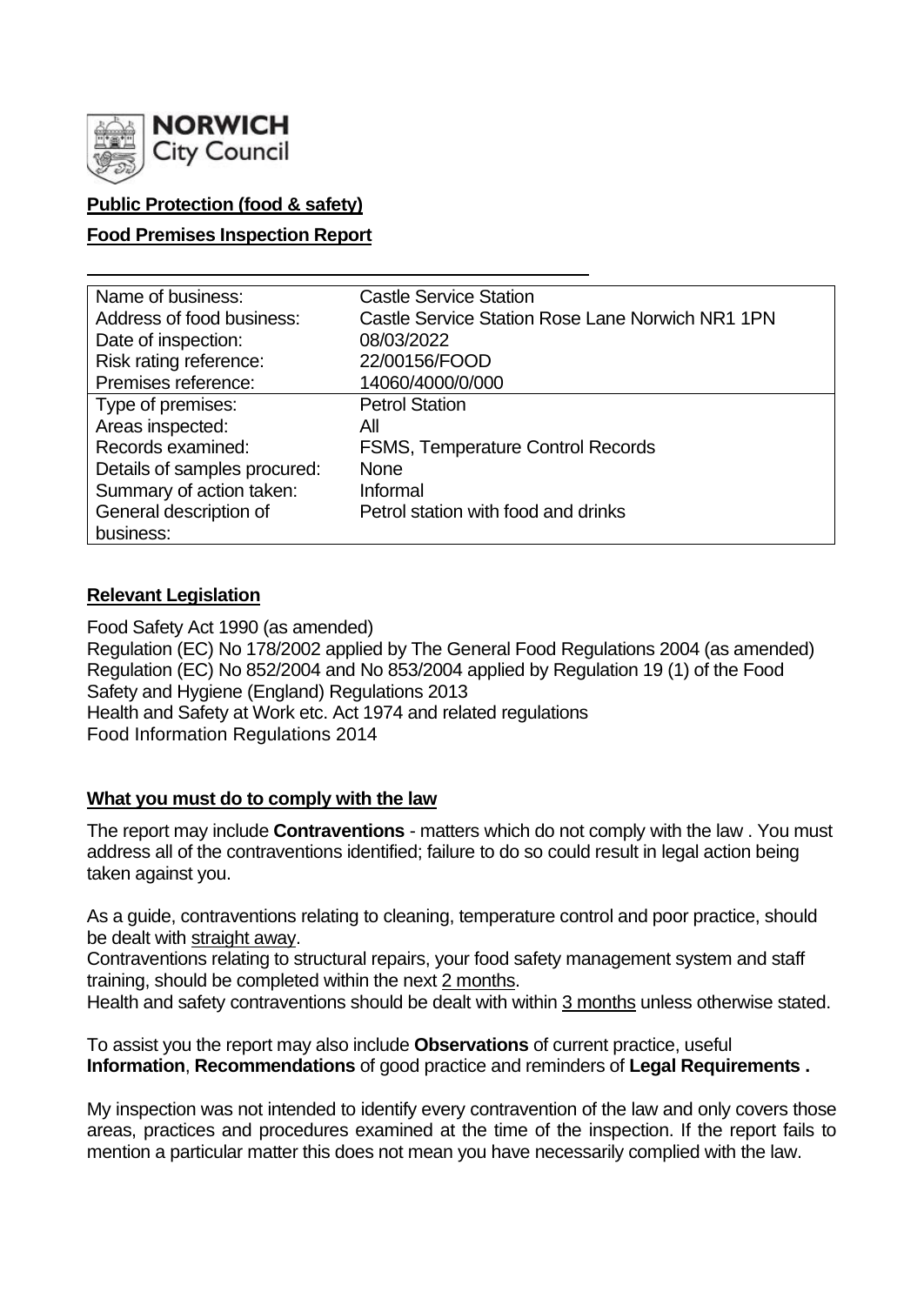# **FOOD SAFETY**

#### **How we calculate your Food Hygiene Rating:**

The food safety section has been divided into the three areas which you are scored against for the hygiene rating: 1. food hygiene and safety procedures, 2. structural requirements and 3. confidence in management/control procedures. Each section begins with a summary of what was observed and the score you have been given. Details of how these scores combine to produce your overall food hygiene rating are shown in the table.

| <b>Compliance Area</b>                     |          |    |           | <b>You Score</b> |           |    |           |    |                |  |  |
|--------------------------------------------|----------|----|-----------|------------------|-----------|----|-----------|----|----------------|--|--|
| <b>Food Hygiene and Safety</b>             |          |    |           | 0                | 5.        | 10 | 15        | 20 | 25             |  |  |
| <b>Structure and Cleaning</b>              |          |    |           | 0                | 5         | 10 | 15        | 20 | 25             |  |  |
| Confidence in management & control systems |          |    |           | 0                | 5         | 10 | 15        | 20 | 30             |  |  |
|                                            |          |    |           |                  |           |    |           |    |                |  |  |
| <b>Your Total score</b>                    | $0 - 15$ | 20 | $25 - 30$ |                  | $35 - 40$ |    | $45 - 50$ |    | > 50           |  |  |
| <b>Your Worst score</b>                    | 5        | 10 | 10        |                  | 15        |    | 20        |    |                |  |  |
|                                            |          |    |           |                  |           |    |           |    |                |  |  |
| <b>Your Rating is</b>                      | 5        | 4  |           | 3                | 2         |    |           |    | $\overline{0}$ |  |  |

Your Food Hygiene Rating is 5 - a very good standard



# **1. Food Hygiene and Safety**

Food Hygiene standards are excellent. You demonstrated full compliance with legal requirements. You have safe food handling practices and procedures and all the necessary control measures to prevent cross-contamination are in place. **(Score 0)**

#### Hand-washing

**Observation** I was pleased to see hand washing was well managed.

#### Temperature Control

**Observation I** was pleased to see you were able to limit bacterial growth and/or survival by applying appropriate temperature controls at points critical to food safety and that you were monitoring temperatures.

#### Poor Practices

**Observation/Recommendation** When you have reduced stock levels in the main drinks store you need to remove the boxed bottled wine from the WC lobby area.